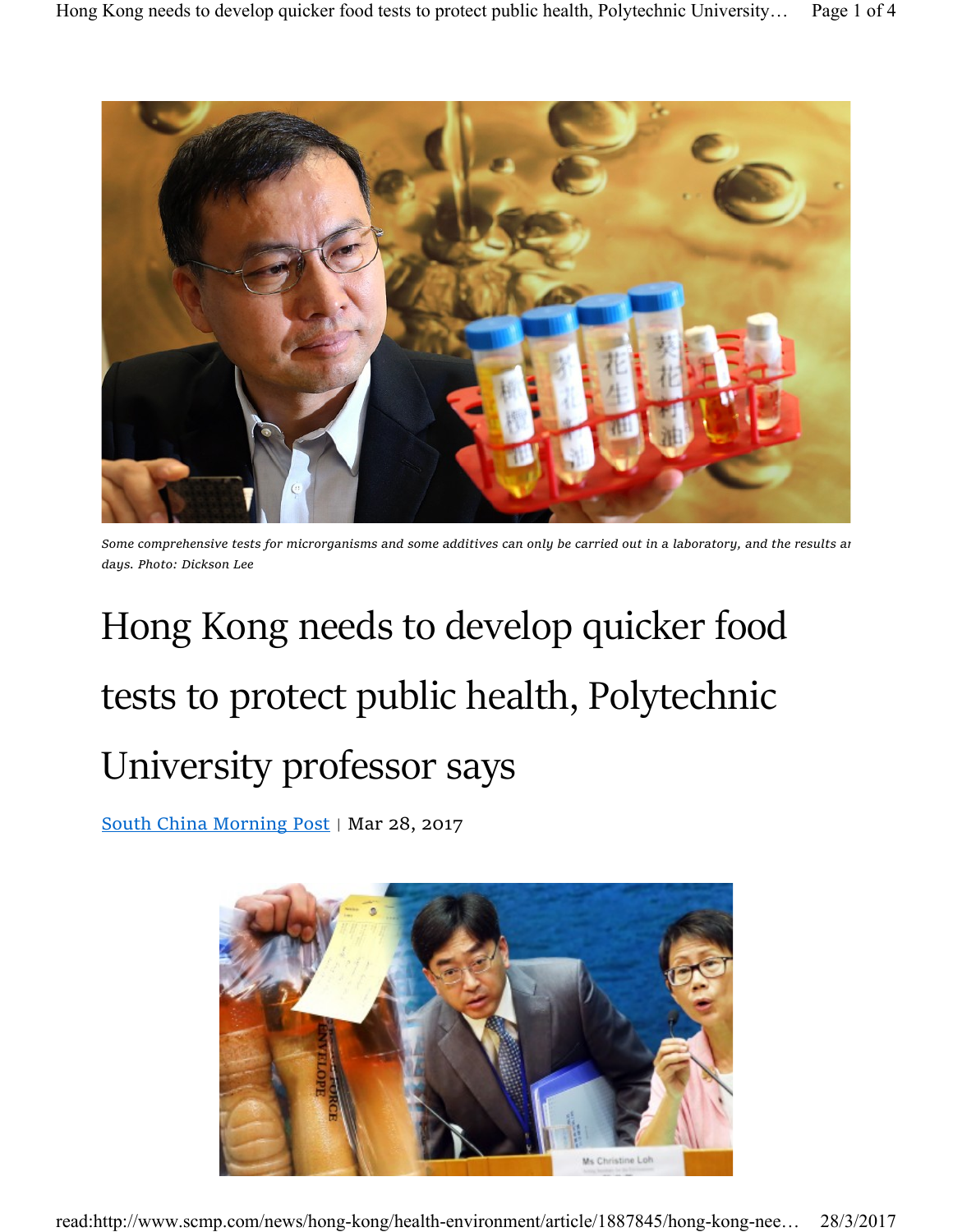

Health & EnvironmentHong Kong moves to block repeat of 'gutter oil' scandal with new legislation8 Jul 2015



SocietyTaiwan food company boss jailed for 20 years over 'gutter oil' scandal28 Jul 2015



Health & EnvironmentHong Kong's Polytechnic University develops faster system to identify 'gutter oil'30 Jun 2015

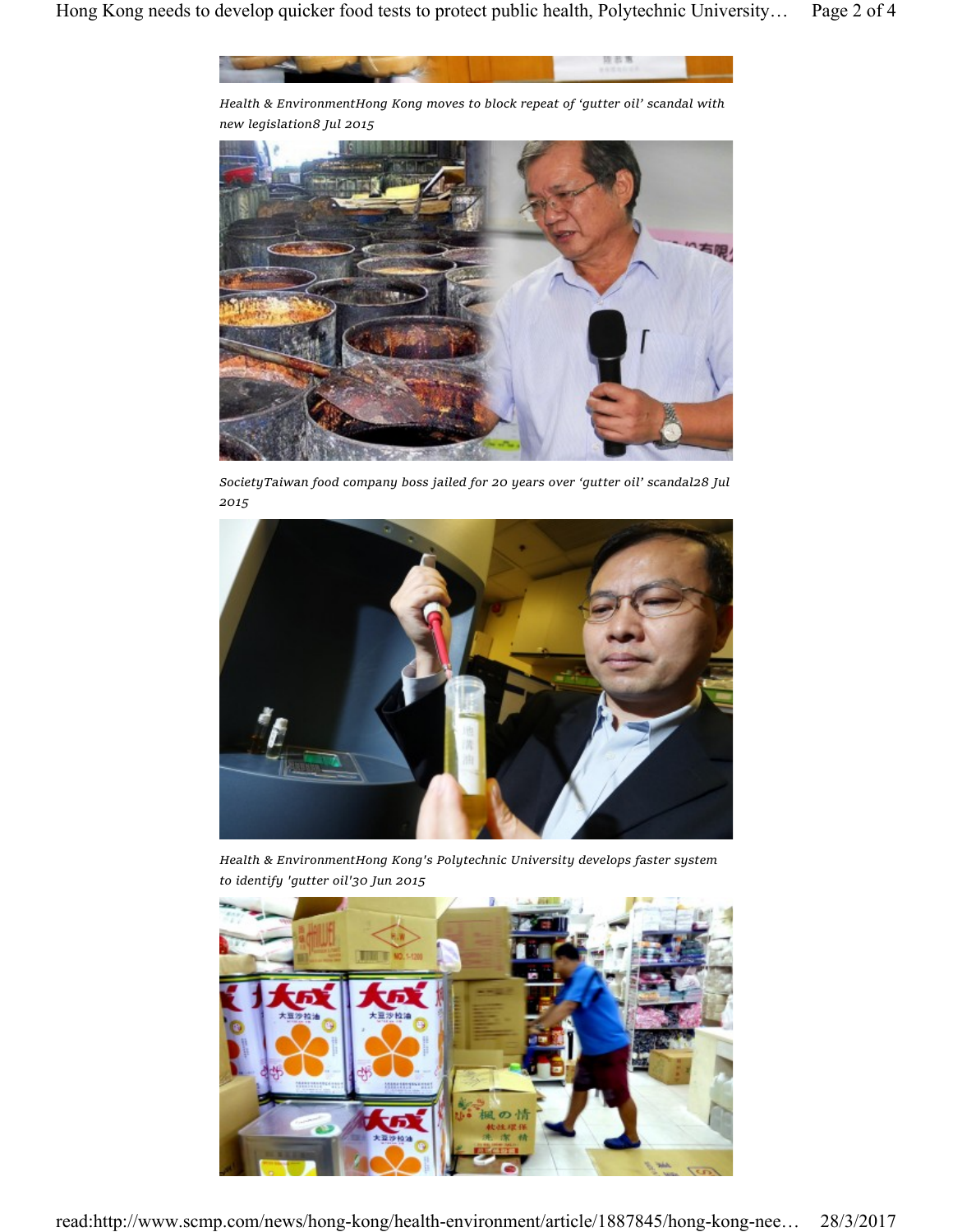

Hong KongHong Kong 'gutter oil' map v4.0: Is your neighbourhood store on the list? 4 Nov 2015

Hong Kong urgently needs more advanced tools to provide speedy and comprehensive safety tests of imported food amid recent health scares, say local experts ahead of a forum in the city at which 300 international professionals will seek a solution.

The two-day forum held by Polytechnic University in February will be attended by representatives from the World Health Organisation, advisers from the China National Centre for Food Safety Risk Assessment, local government officals and academics.

"As more and more food scare incidents haunt the city, we are in need of more advanced testing tools which can detect harmful substances in food immediately," said Professor Terence Lau Lok-ting of the university's department of applied biology and chemical technology.

A year ago, Hong Kong was hit by the Taiwan "gutter oil" incident in which a manufacturer passed off tonnes of lard for animal feed as edible oil for human consumption. It exposed serious inadequacies in monitoring food safety and prompted the government to review its surveillance system of oil intended for human consumption.



Gutter oil was allegedly supplied to Taiwan from this yard in Yuen Long. The scandal prompted action on the food safety front. Photo: David Wong